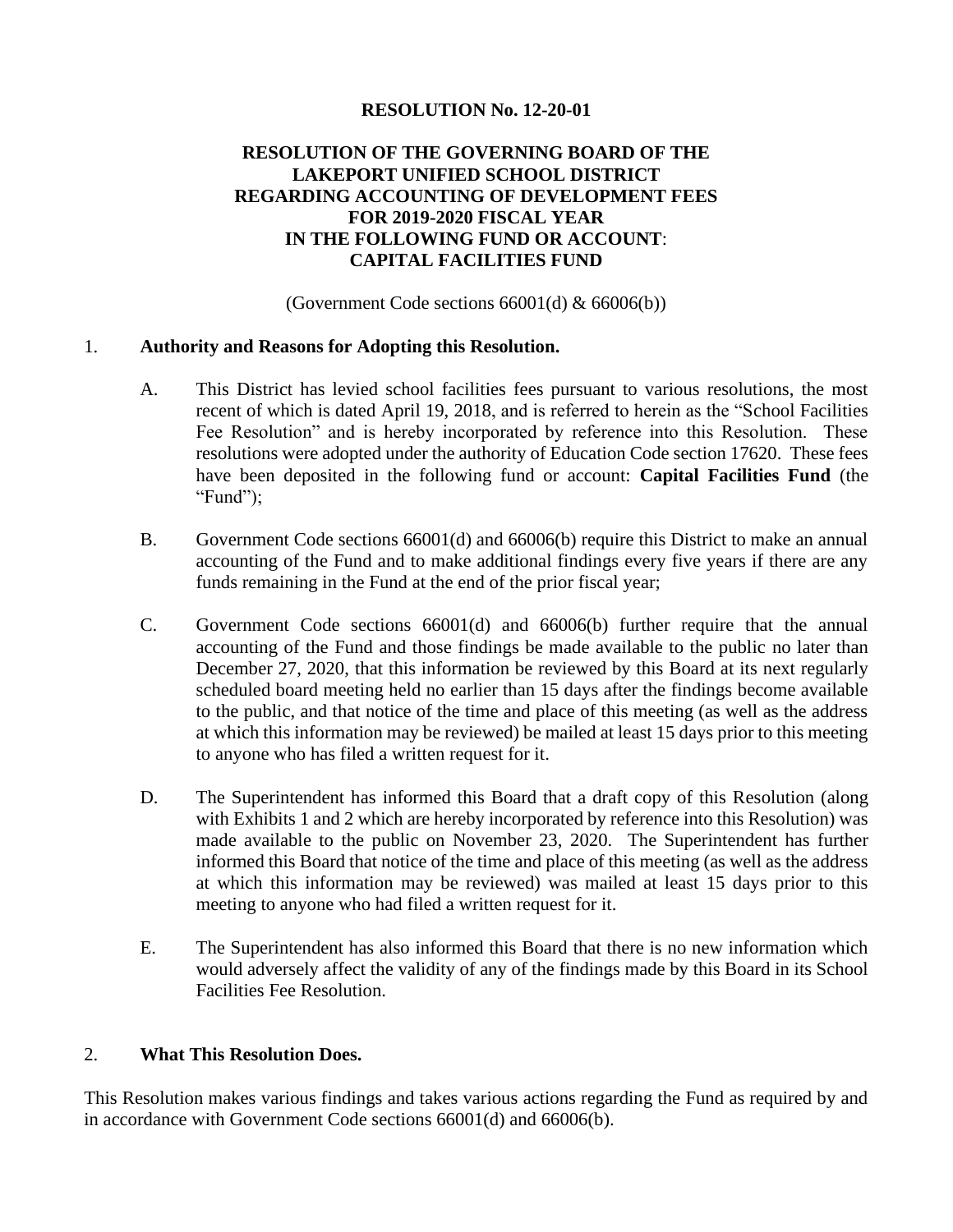# 3. **Findings Regarding the Fund.**

Based on all findings and evidence contained in, referred to, or incorporated into this Resolution, as well as the evidence presented to this Board at this meeting, the Board finds each of the following with respect to the Fund for the 2019-2020 Fiscal Year:

- A. In reference to Government Code section 66006(b)(2), the information identified in section 1 above is correct;
- B. In further reference to Government Code section 66006(b)(2), this Board has reviewed the annual accounting for the Fund as contained in Exhibit 1 and determined that it meets the requirements set forth in Government Code section 66006(b)(1);
- C. In reference to Government Code section  $66001(d)(1)(A)$ , and with respect only to that portion of the Fund remaining unexpended at the end of the 2019-2020 Fiscal Year, the purpose of the fees is to finance the construction or reconstruction of school facilities necessary to reduce overcrowding caused by the development on which the fees were levied, which facilities are more specifically identified in Exhibit 2;
- D. In reference to Government Code section  $66001(d)(1)(B)$ , and with respect only to that portion of the Fund remaining unexpended at the end of the 2019-2020 Fiscal Year, the findings and evidence referenced above demonstrate that there is a reasonable relationship between the fees and the purpose for which it is charged as more specifically identified in Exhibit 2;
- E. In reference to Government Code section  $66001(d)(1)(C)$ , and with respect only to that portion of the Fund remaining unexpended at the end of the 2019-2020 Fiscal Year, all of the sources and amounts of funding anticipated to complete financing in any incomplete improvements identified as the use to which the fees are to be put is identified in Exhibit  $2$ ;
- F. In reference to Government Code section  $66001(d)(1)(D)$ , and with respect only to that portion of the Fund remaining unexpended at the end of the 2019-2020 Fiscal Year, the approximate dates on which the funding referred to in paragraph E above is expected to be deposited into the appropriate account or fund is designated in Exhibit 2; and
- G. In reference to the last sentence of Government Code section 66006(d), because all of the findings required by that subdivision have been made in the fees that were levied in paragraphs C-F above, the District is not required to refund any moneys in the Fund as provided in Government Code section 66001(e).

# 4. **Superintendent Authorized to Take Necessary and Appropriate Action.**

The Board further directs and authorizes the Superintendent to take on its behalf such further action as may be necessary and appropriate to effectuate this Resolution.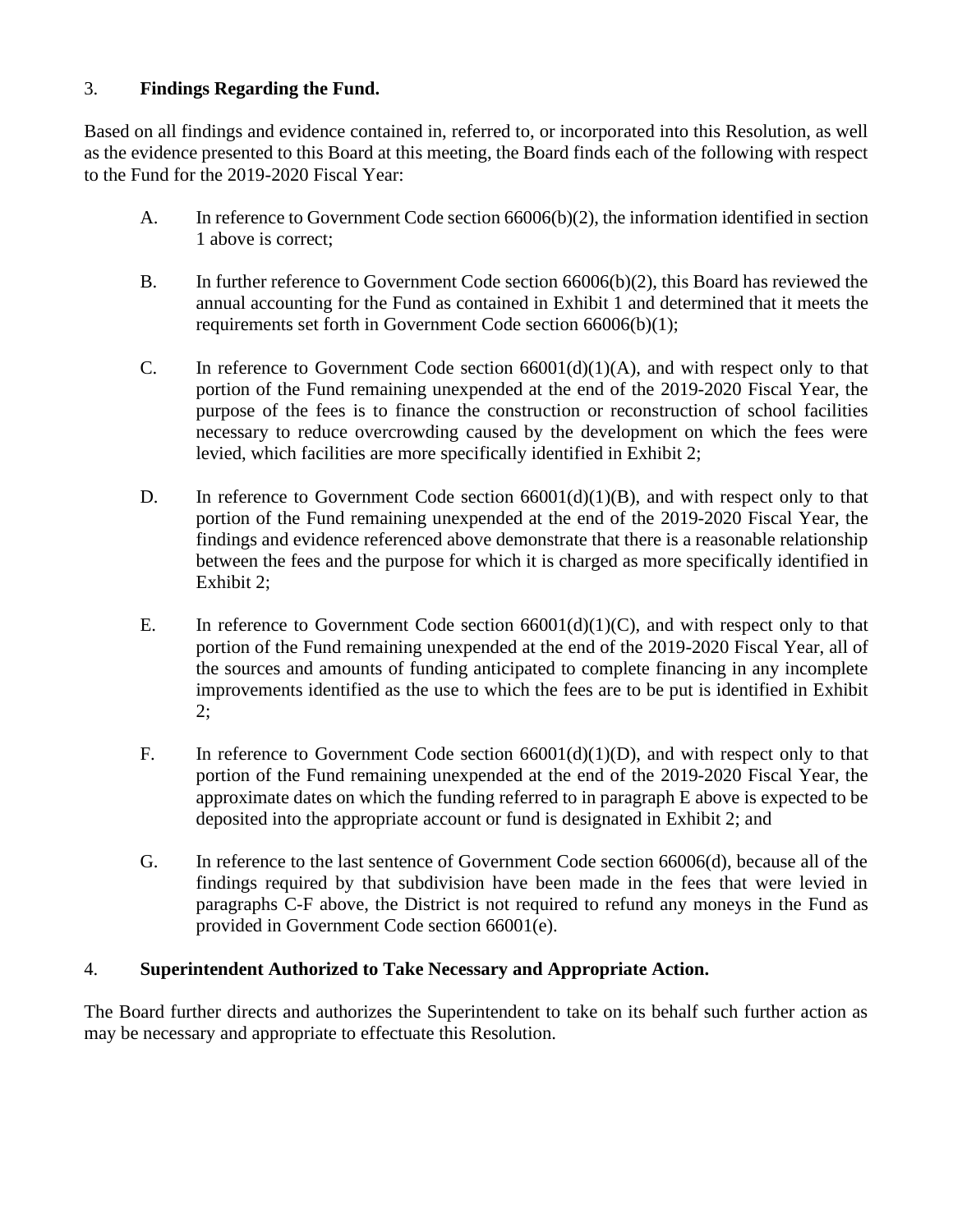# 5. **Certificate of Resolution.**

I, \_\_\_\_\_\_\_\_\_\_\_\_\_\_\_\_\_\_\_\_\_\_\_\_\_\_\_\_, \_\_\_\_\_\_\_\_\_\_\_\_\_\_\_\_\_\_\_\_\_\_\_\_\_\_ of the Governing Board of the Lakeport Unified School District of Lake County, State of California, certify that this Resolution proposed by \_\_\_\_\_\_\_\_\_\_\_\_\_\_\_\_\_\_\_\_\_\_\_\_\_\_, seconded by \_\_\_\_\_\_\_\_\_\_\_\_\_\_\_\_\_\_\_\_\_\_\_\_\_\_\_\_\_\_\_\_\_\_, was duly passed and adopted by the Board, at an official and public meeting this 9<sup>th</sup> day of December 2020, by the following vote:

AYES:

NOES:

ABSENT:

\_\_\_\_\_\_\_\_\_\_\_\_\_\_\_\_\_ of the Board of the Lakeport

Unified School District of Lake County, California

\_\_\_\_\_\_\_\_\_\_\_\_\_\_\_\_\_\_\_\_\_\_\_\_\_\_\_\_\_\_\_\_\_\_\_\_\_\_\_\_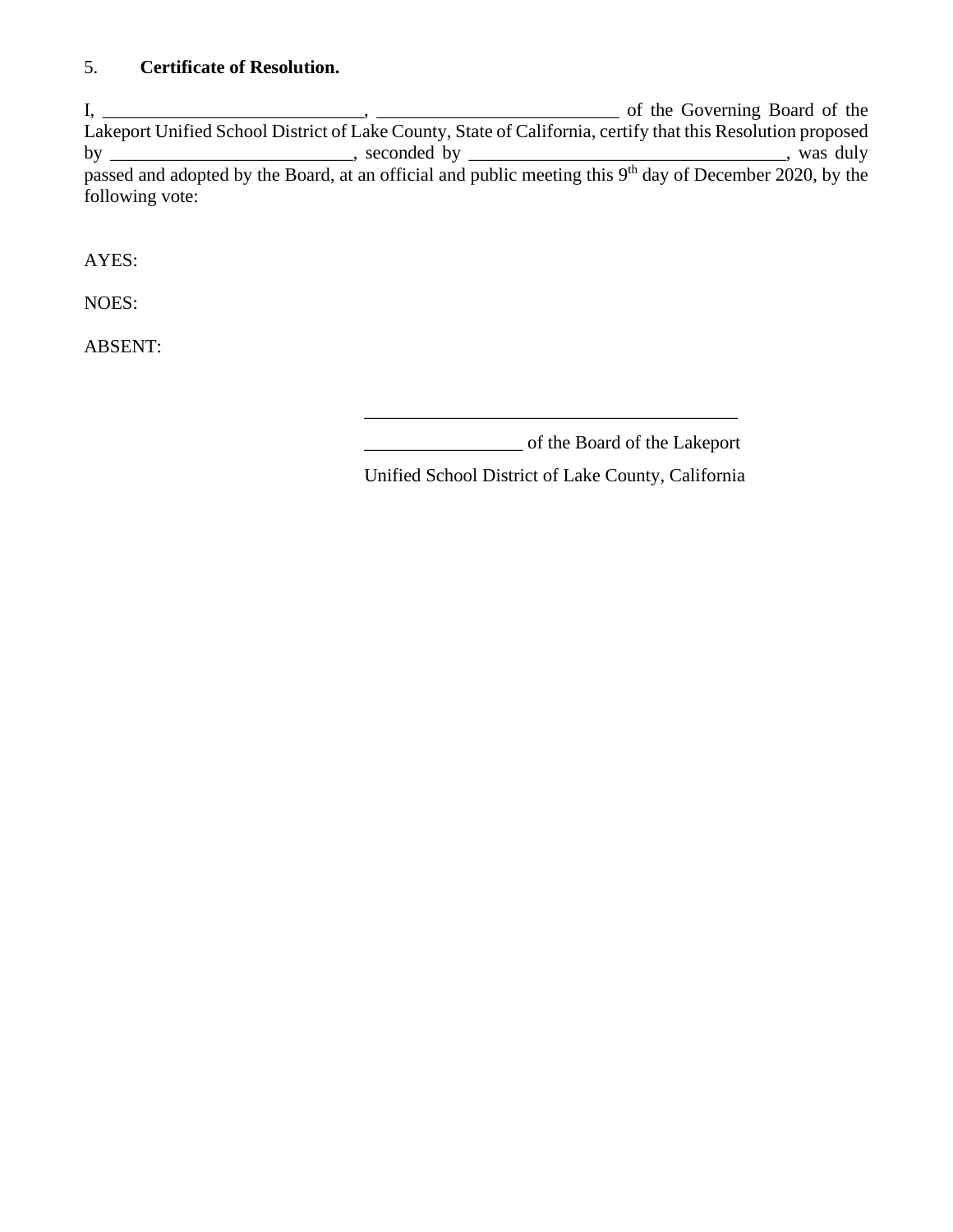# **EXHIBIT 1**

# **TO RESOLUTION REGARDING ACCOUNTING OF DEVELOPMENT FEES FOR FISCAL YEAR 2019-2020 FOR THE FOLLOWING FUND OR ACCOUNT: CAPITAL FACILITIES FUND (the "Fund")**

Per Government Code section 66006(b)(1)(A-H) as indicated:

A. A brief description of the type of fee in the Fund:

Statutory school facilities fees also called developer fees.

B. The amount of the fee.

Fees collected pursuant to Education Code Section 17620 and Government Code Section 65995, referred to herein as Statutory School Fees, are currently in the amount of \$3.79 per square foot of residential development, \$0.61 per square foot of commercial and/or industrial development and \$0.12 per square foot of mini storage development.

C. The beginning and ending balance of the Fund.

The beginning balance of the Fund on July 1, 2019 was \$179,453. The ending balance of the Fund on June 30, 2020 was \$242,483.

D. The amount of the fees collected, and the interest earned.

The amount of statutory school fees collected for fiscal year 2019-20 was \$200,502. The amount of interest earned on Capital Facilities Funds was \$4,800.

E. An identification of each public improvement on which fees were expended and the amount of the expenditures on each improvement, including the total percentage of the cost of the public improvement that was funded with fees.

| PUBLIC IMPROVEMENT<br><b>PROJECT</b>     | <b>AMOUNT OF</b><br><b>EXPENDITURE</b> | % OF EXPENDITURE<br><b>FUNDED WITH</b><br><b>SCHOOL FACILITIES</b><br><b>FEES</b> |
|------------------------------------------|----------------------------------------|-----------------------------------------------------------------------------------|
| 1. Alternative Education Center          | \$755,524                              | 18%                                                                               |
| 2. School Facilities Consulting Services | \$1,600                                | 100%                                                                              |
| 3. Transfer of Indirect Costs to GF      | \$4,144                                | $(10\%)$                                                                          |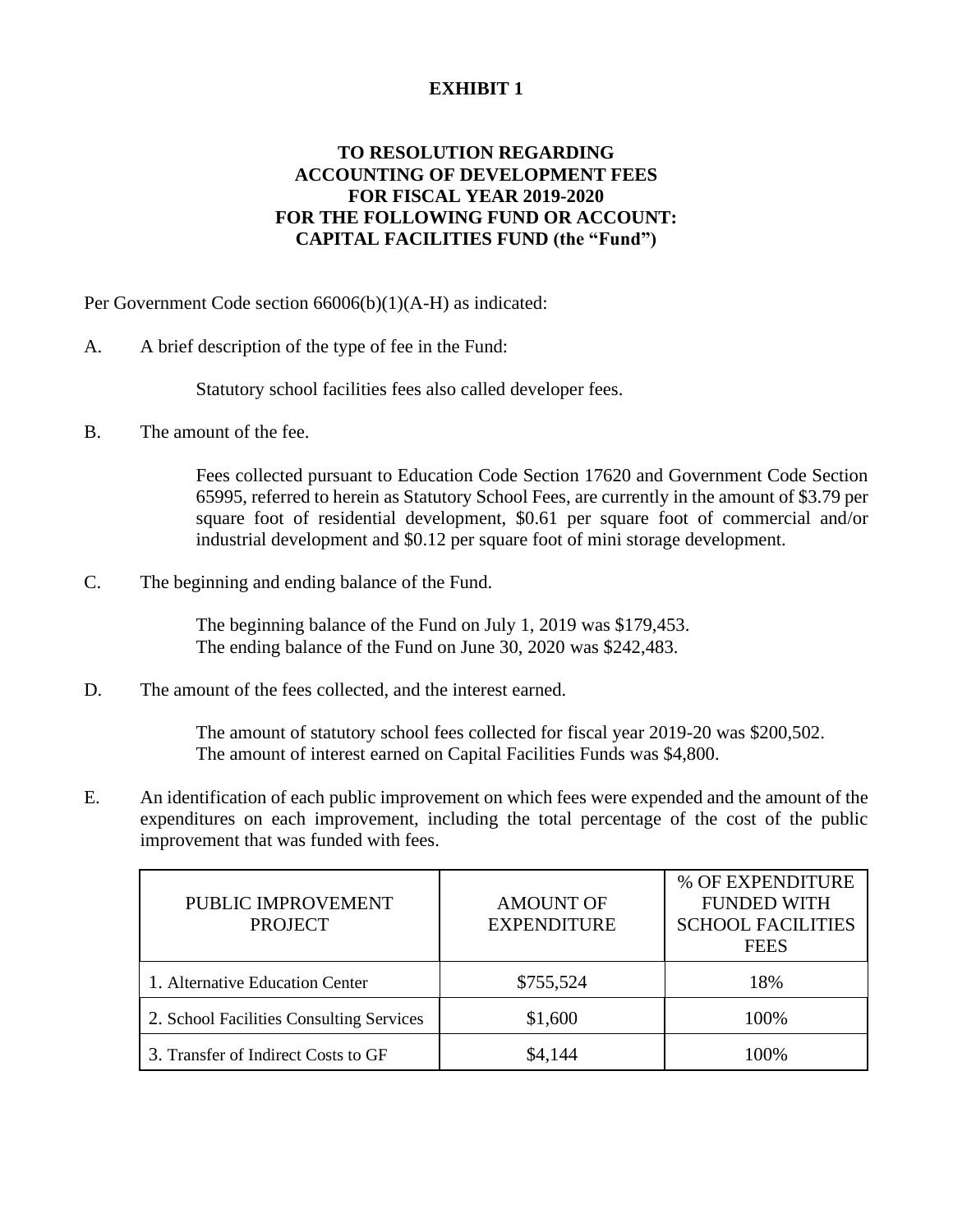F. An identification of an approximate date by which the construction of the public improvement will commence if the local agency determines that sufficient funds have been collected to complete financing on an incomplete public improvement, as identified in paragraph (2) subdivision (a) of section 66001, and the public improvement remains incomplete:

> The approximate for the commencement of the project involving the construction of the Clearlake High School Athletic Facility would be June 2024.

G. A description of each interfund transfer or loan made from the account or fund, including the public improvement on which the transferred or loaned fees will be expended, and, in the case of an interfund loan, the date on which the loan will be repaid and the rate of interest that the account or fund will receive on the loan:

There are no temporary loans outstanding in this fund.

H. The amount of refunds made pursuant to subdivision (e) of section 66001 and any allocations pursuant to subdivision (f) of section 66001:

> N/A. No refunds or allocations were made pursuant to subdivision (e) or (f) of section 66001.